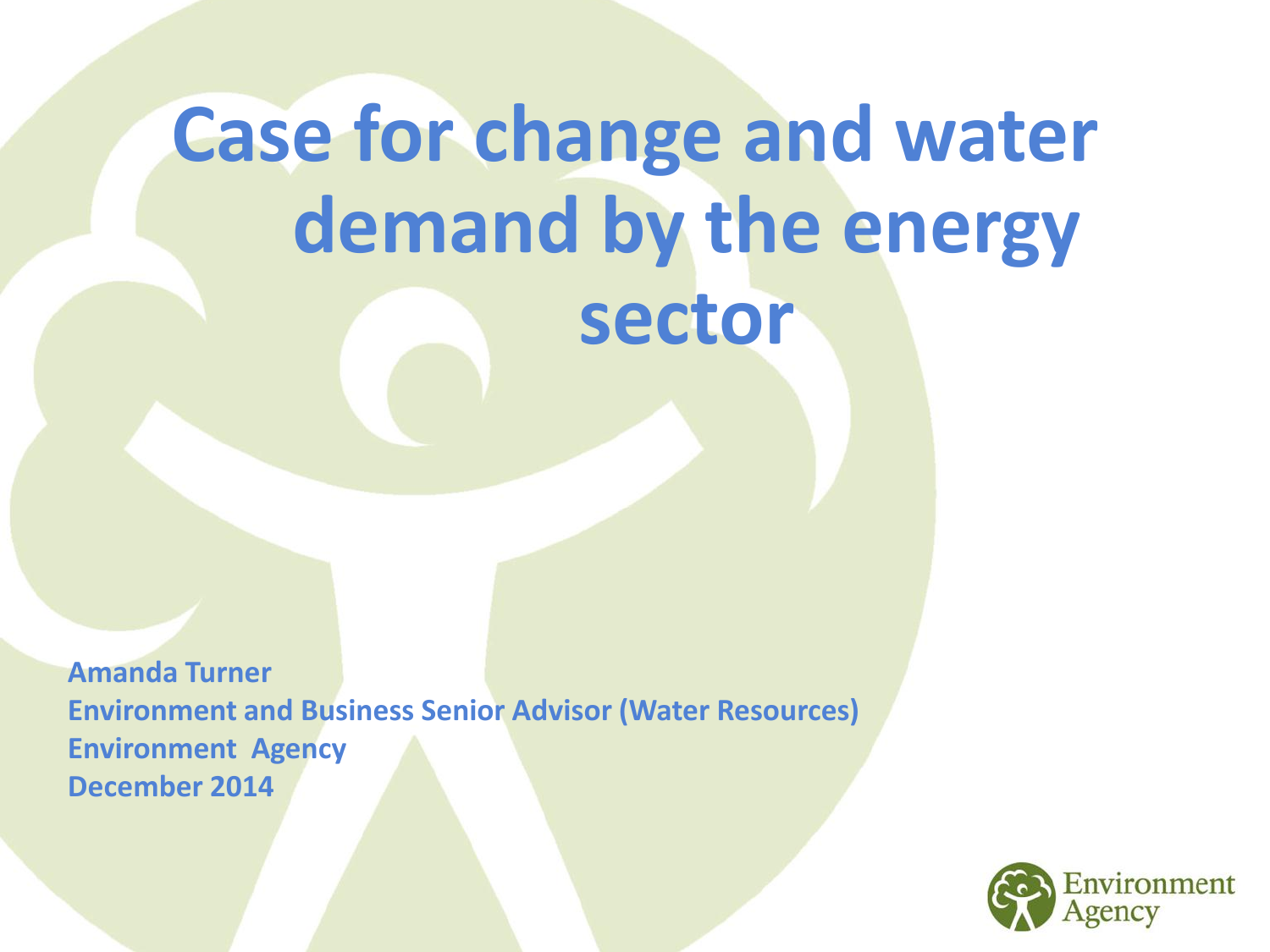# **Why develop the Case for Change?**

#### (B) HM Government





Current and future water availability addendum

A refresh of the Case for Change analysis

December 2013

- Already 25% of water bodies in England only have water available for further abstraction 30% of the time.
- Future water availability and reliability is under threat from increasing pressures - climate change, population growth and lifestyle changes, increasing demand.
- Uncertainty is one of the biggest issues we have to consider in planning future access to water
- The Case for Change analysis quantifies the impacts of these future pressures and provides the evidence against which future water policy reform can be tested.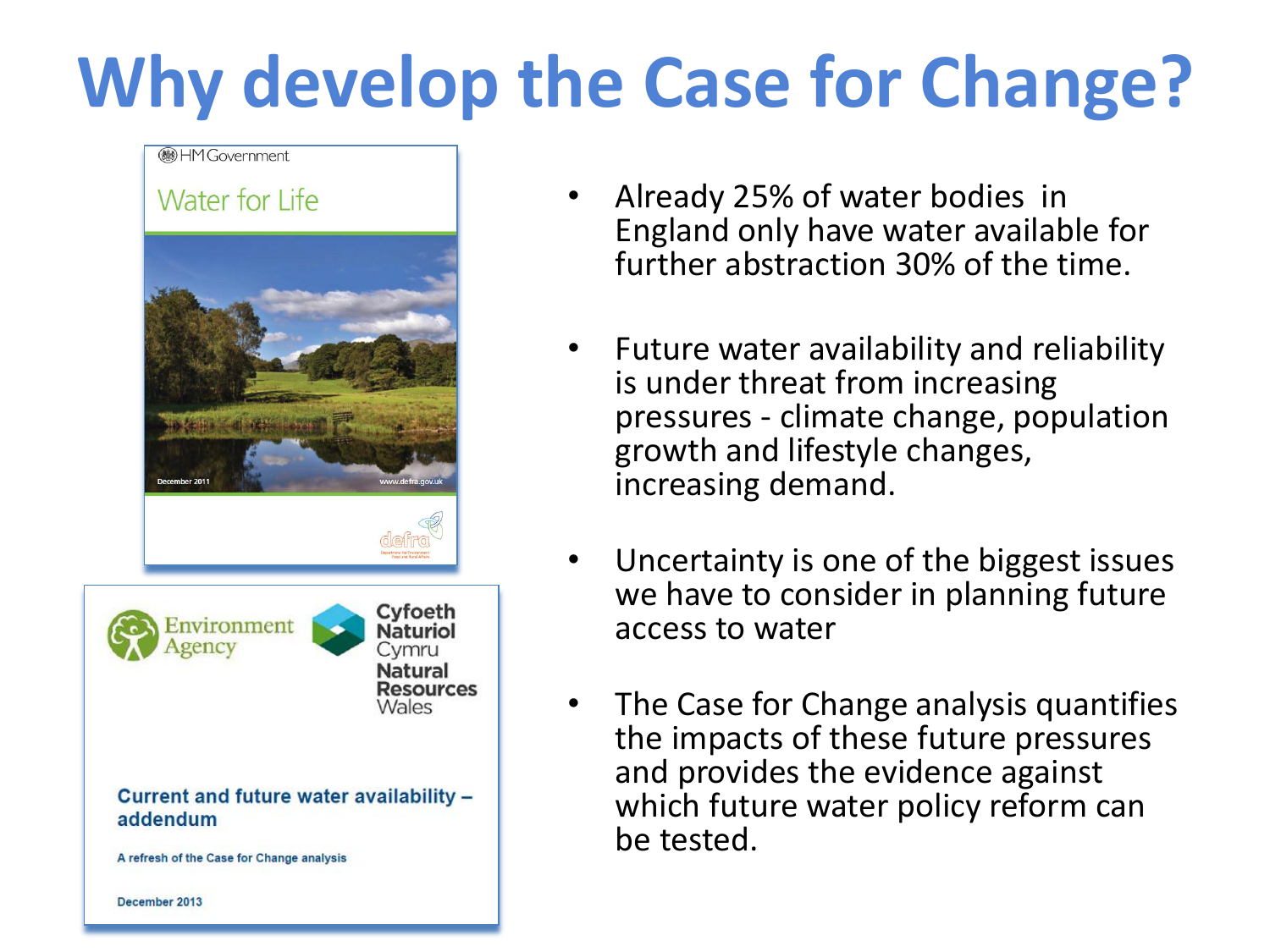# **What is the Case for Change about?**

### **Case for Change (2011): Current & future water availability**

- Evidence for government's Water White Paper  $\boldsymbol{\Theta}$
- $\bullet$  Explored availability of water now and in the future
- Based on different climate change, environmental protection and socio-economic scenarios.
- Water demand projections for different business sectors & domestic use

## **Case for Change Refresh (2013)**

- Evidence for Government's Abstraction Reform consultation  $\Theta$
- $\Theta$  Refreshed demand projections
- New projections for electricity sector  $\Theta$

### **Current & future electricity generation in freshwater catchments (2014)**

- **Further interpretation of Case for Change**
- $\Theta$  Focused on freshwater catchments with thermal electricity generation
- $\boldsymbol{\Theta}$ Looked at potential future ability to provide sufficient water for the environment and abstraction at a catchment level

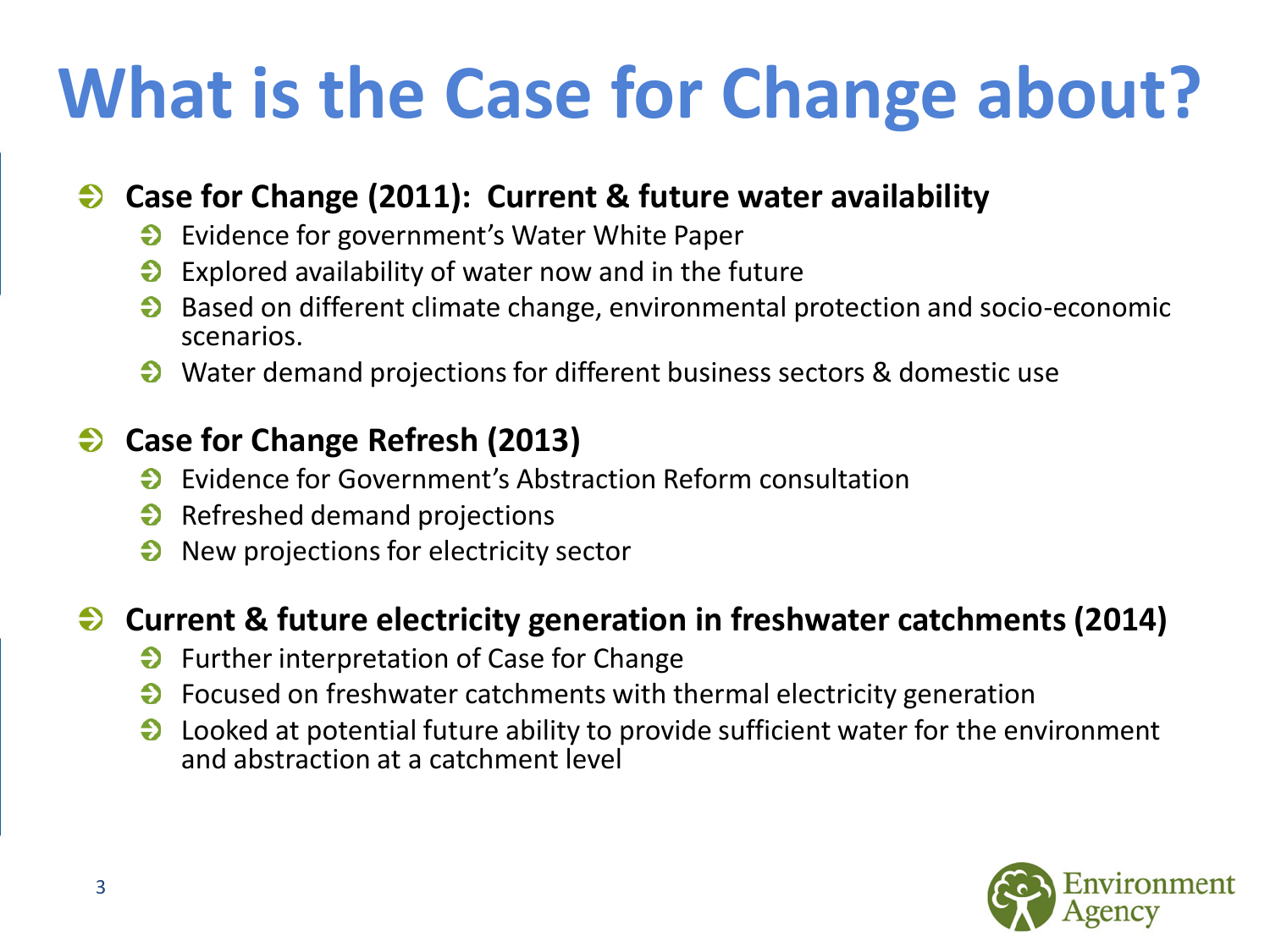## **Electricity demand projections**

#### Total electricity demand (GWh)



Total electricity demand under each scenario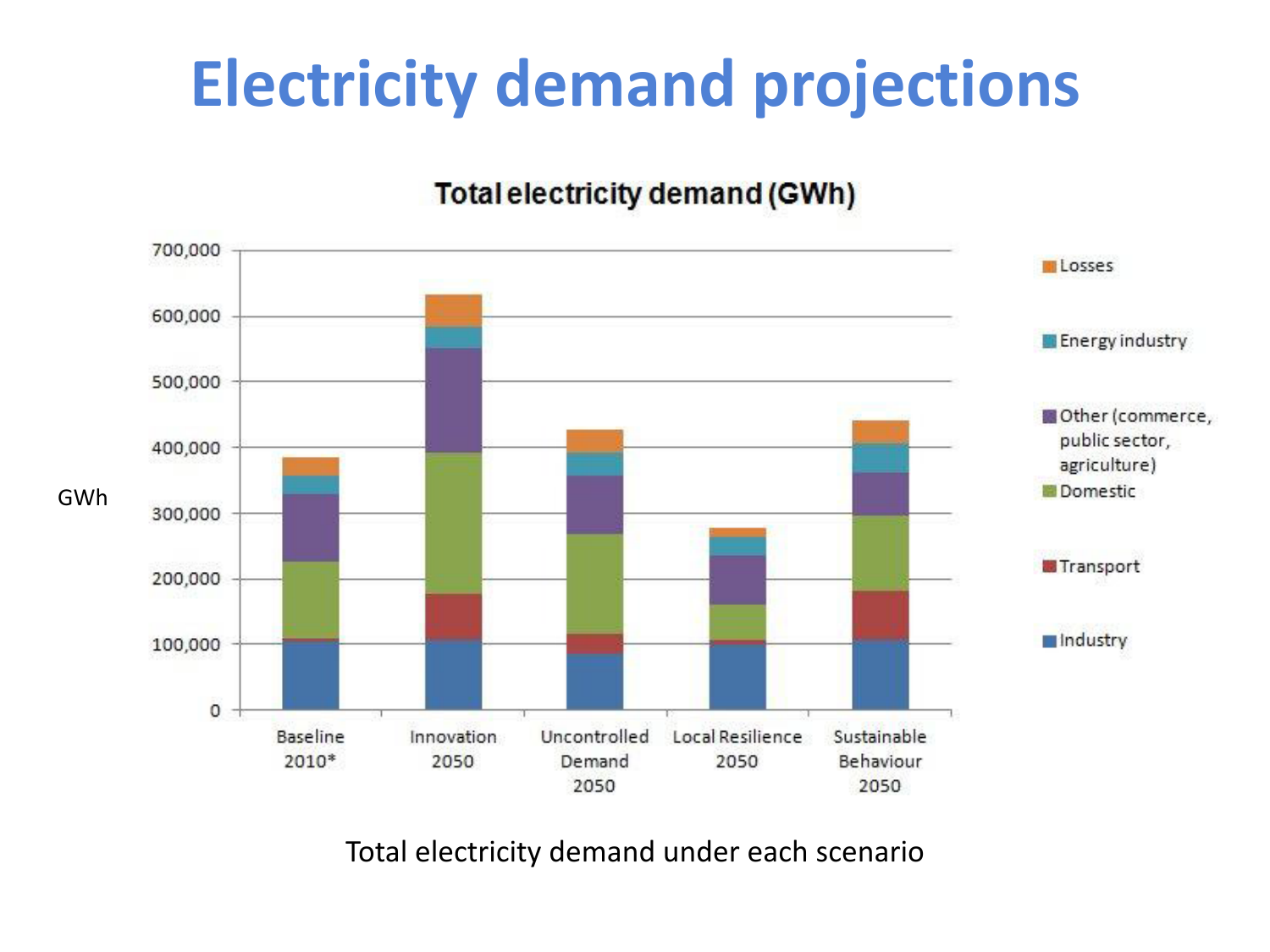### **Freshwater demand projections for electricity sector**



#### **All sector water demand projections**

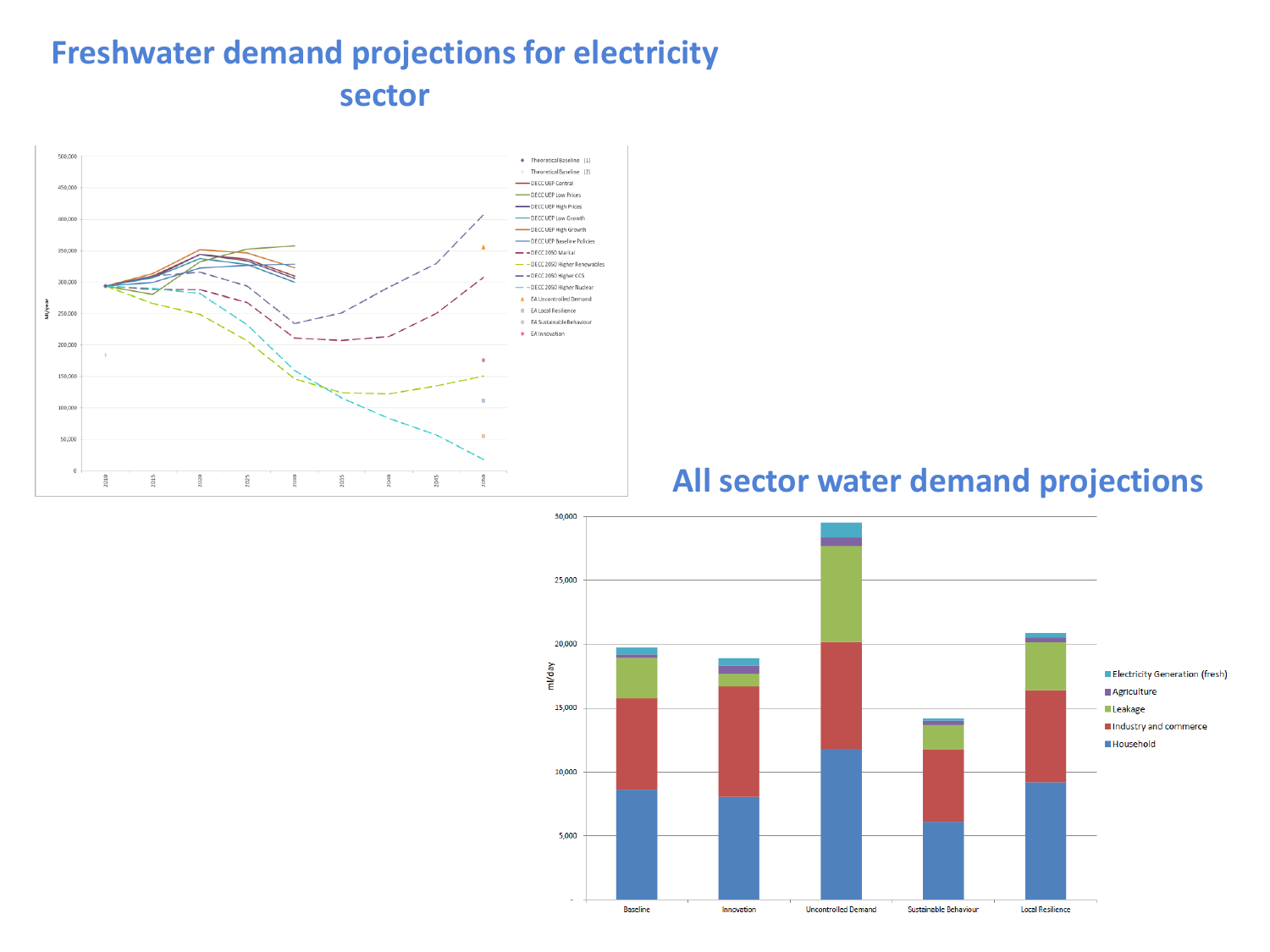## **Geographical spread of unmet demand**

Figure 2: Case for change results: Uncontrolled demand



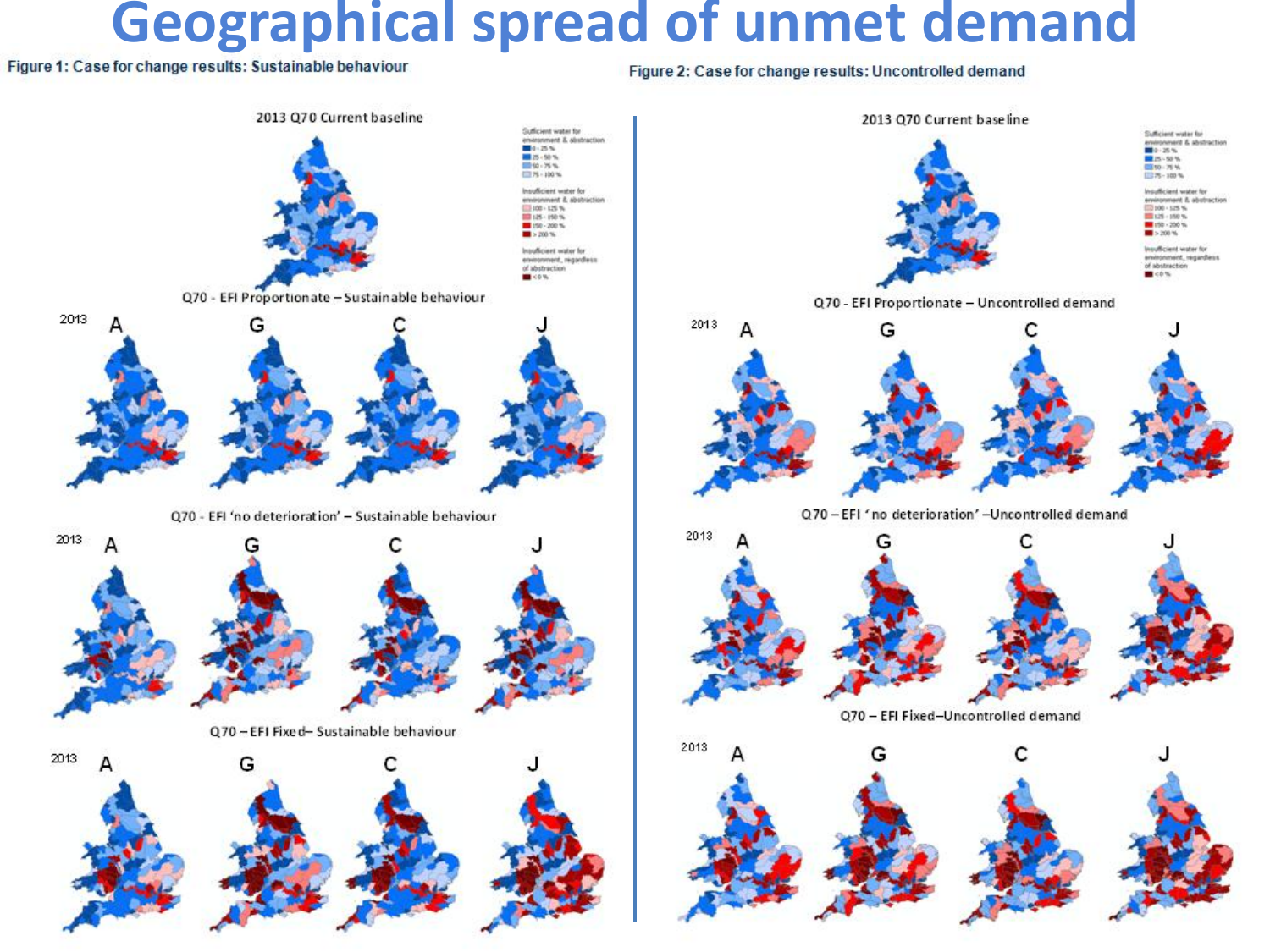## **Electricity generation in freshwater catchments**

- **→** Looked at 13 freshwater catchments supporting large-scale thermal electricity generation
- **→** Contributed 25% of total gross electricity produced in England in 2010
- ◆ Generated 59 million MWh of the total gross electricity in 2010.

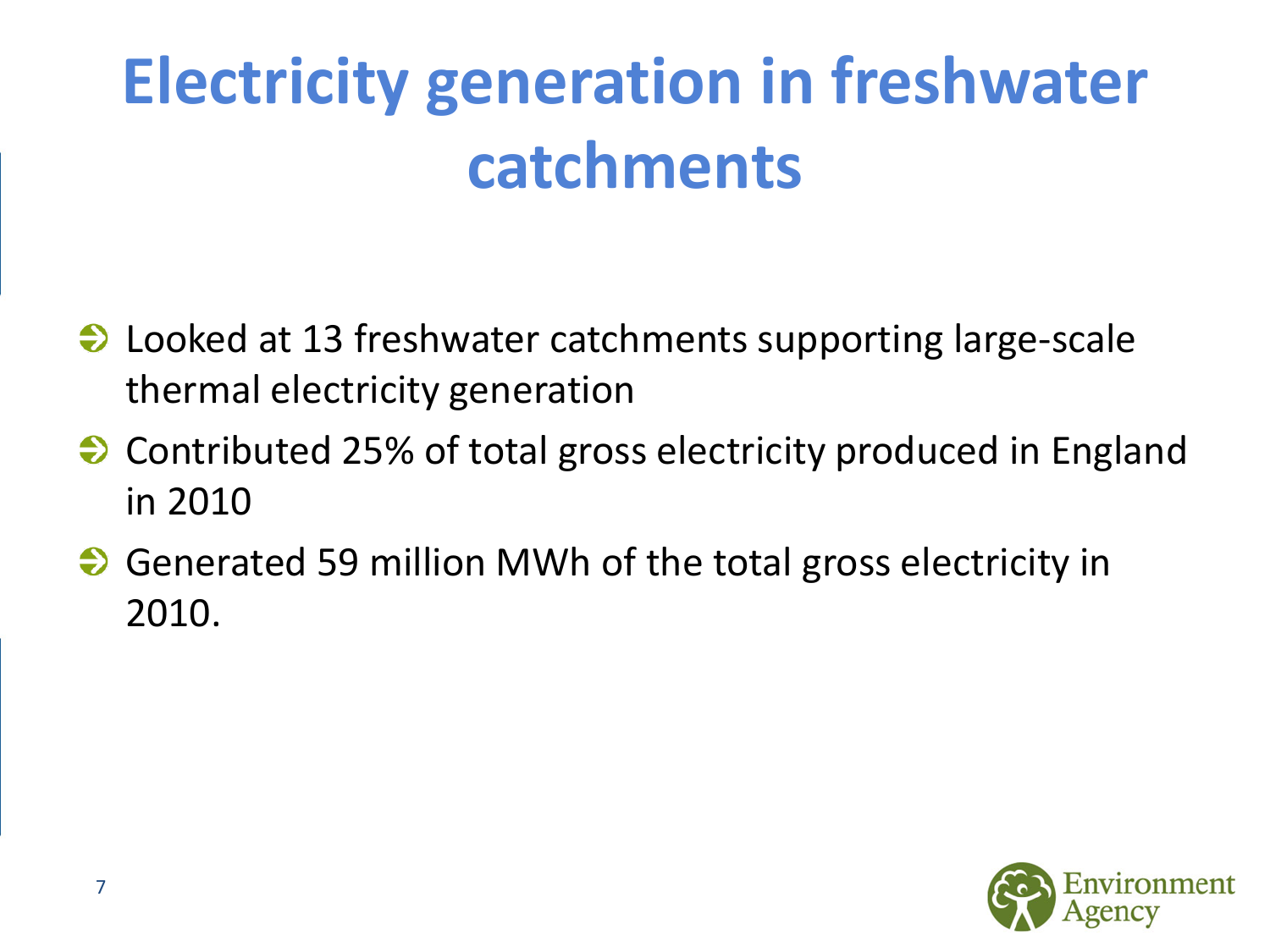**Resource status of freshwater catchments involved in thermal electricity generation & proportion of total gross electricity generated**



#### **Current situation (2010) (59 million MWh)**

**Uncontrolled Demand (2050) (11% increase in electricity generation)**

**Sustainable Behaviour (2050) (15% increase in electricity generation)**

| <b>Water status</b>    | <b>Water availability for environment</b><br>& abstraction - % range |
|------------------------|----------------------------------------------------------------------|
| <b>Water available</b> | $0-100%$                                                             |
| No water available     | 100% to 124%                                                         |
| No water available     | 125% to 149%                                                         |
| No water available     | 150% to 199%                                                         |
| No water available     | $>200\%$                                                             |